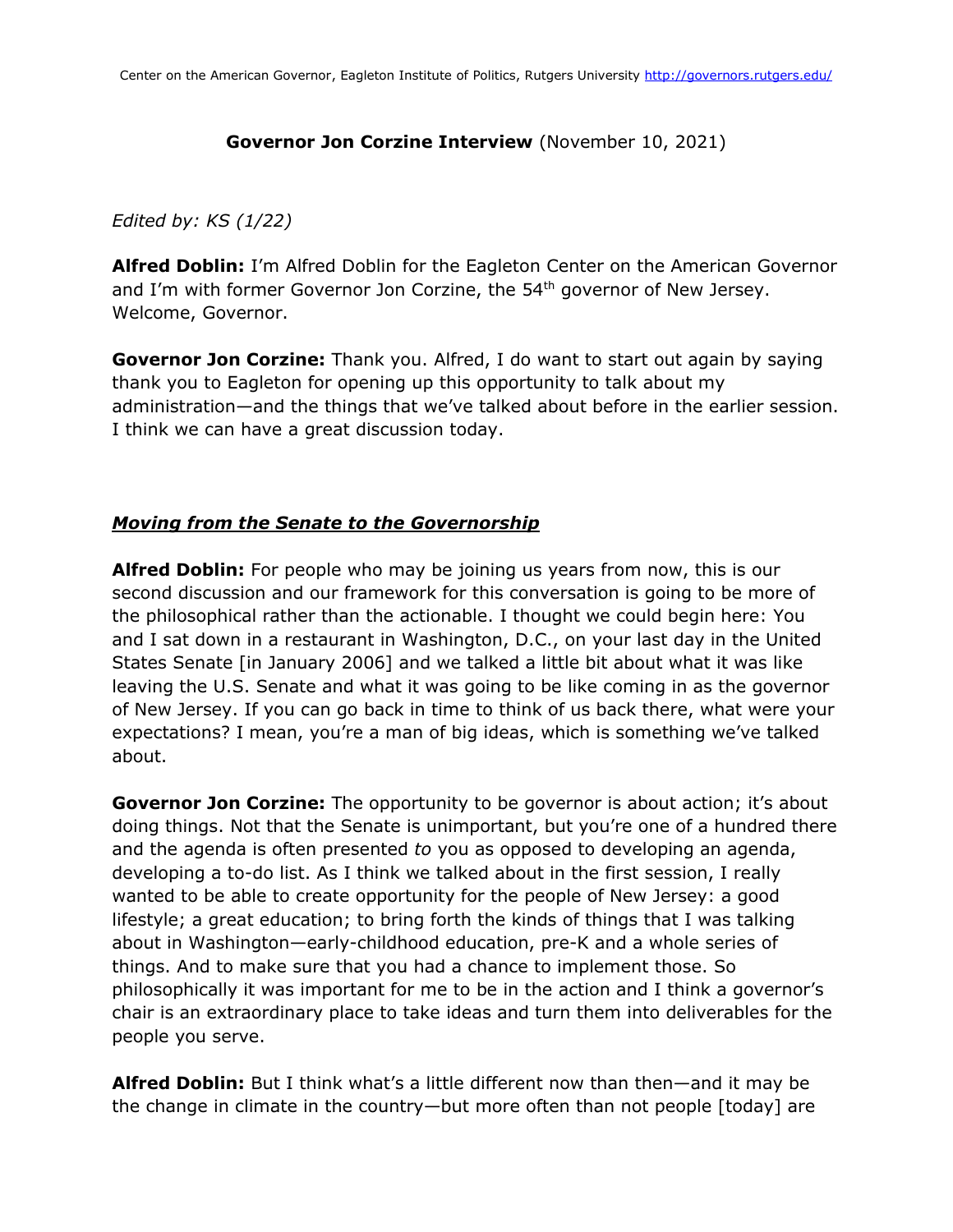not running on a platform that this is what I hope to do or I'm going to achieve; Instead it's, "I'm not the other person" or just sort of believe that I'm going to do something that's going to make your life better. But there were real issues that animated you.

**Governor Jon Corzine:** That is absolutely the case. The financial structure of New Jersey was a mess and had been for a number of years and it was deteriorating. Our credit rating was going down because we weren't handling our finances appropriately. We were at risk of not being able to maintain the quality education that New Jersey was always known for. Our infrastructure was certainly turning ragged and elements of it were just almost broken. I knew that the efforts that we were talking about a lot with regard to climate change and the environment in Washington could be addressed more immediately and effectively—at least in the near term—through a governor's chair. So there were many things that I understood were addressable problems, some of which I had ideas for, others which—I also knew people who I could bring into my administration who were smarter than me and who could help us address a number of those issues. And that really is what drove me to make the choice that I had a chance to make of going from the Senate to attempting to be the governor of this great state. Fortunately, it turned out positively.

**Alfred Doblin:** Well, let me read you back something that is from your inaugural address and then I'd like for you to comment on this: "Today courts govern the funding of our schools, the management of our child-welfare programs, our housing and borrowing policies, and oversight of the management of our state's law enforcement. Our U.S. Attorney has stepped into a governance role of our state's medical school and our state is being sued to fulfill its financial obligation for public employee pensions." So that's a lot to just lay out.

**Governor Jon Corzine:** I used the word "mess." There were a lot of really significant challenges and when you have a challenge I think you have an opportunity to try to deal with those. I think we talked about some of those in our last session. But these are clear issues that I thought I had some skill set to bring to bear on. As I had talked about, for instance, the supervision of our State Police was driven by a severe case of racial profiling on the Turnpike and once that rock was turned over it was very obvious that there was bias in how we were enforcing our traffic laws. There was a distinct problem while "driving while Black" in the state of New Jersey. I had been working on racial profiling in the Senate; it was a very obvious thing that tied with the things that I cared about.

And you could say that about a number of those issues. I know how to deal with the rating agencies. I'd been working with them in finance for a very long time so there were specific factors that needed to be addressed and actually relatively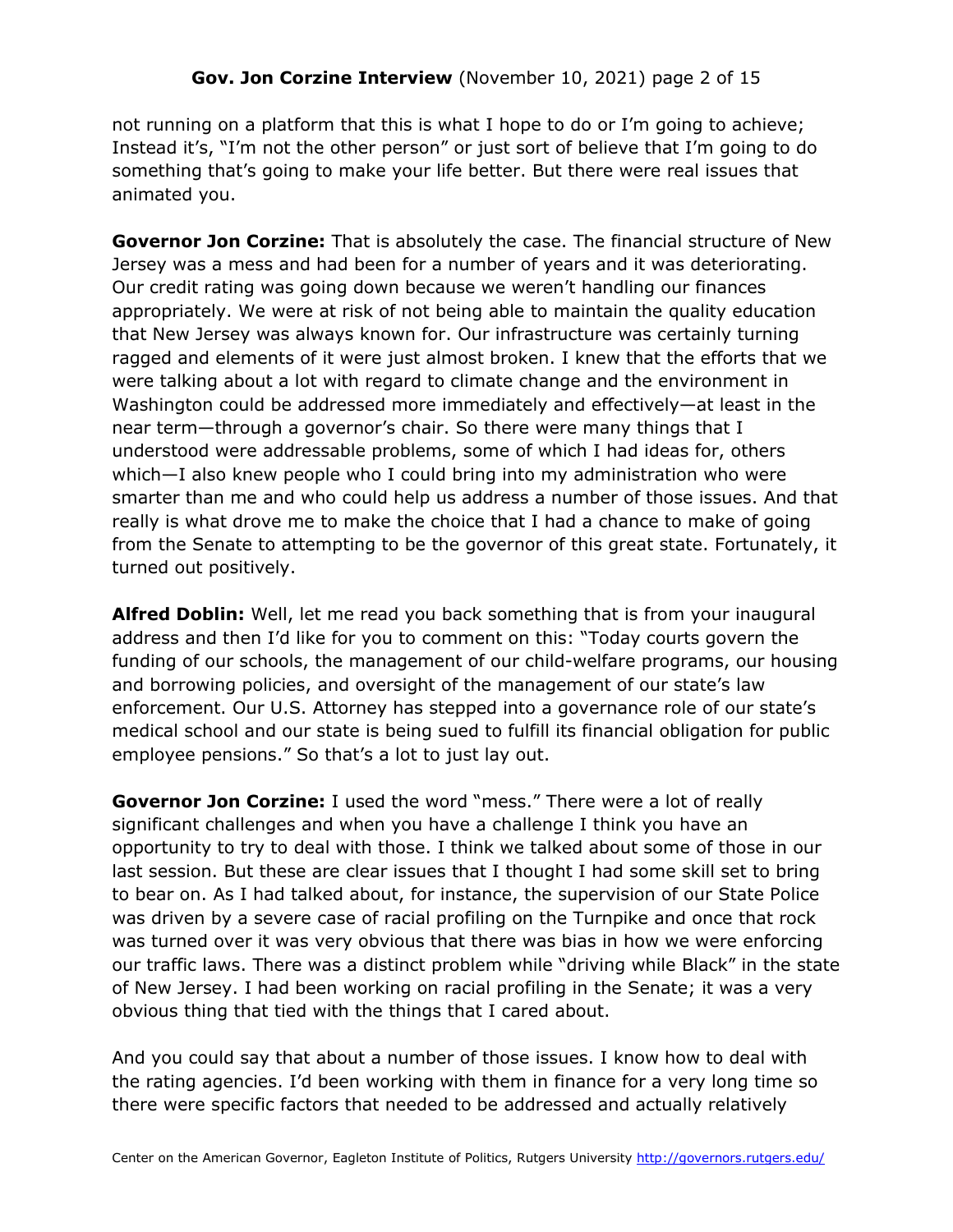# **Gov. Jon Corzine Interview** (November 10, 2021) page 3 of 15

quickly and that drove policy in a number of those instances that you're talking about. I'll tell you one that I didn't put in there but was equally important is that I believe that we had a reputation for—I think it's sometimes overdrawn—but that we were a corrupt state, that we were not dealing with problems for the service of the public but for the service of the people who were in political office. And I knew, since I was independent of a lot of the campaign finance complications that people had to go through, that if I brought objectivity to it and the right people to execute those kinds of initiatives in government and the disciplines in government, you could begin to turn that reputation.

And I think with the help of a lot of great people including our now Chief Justice of the Supreme Court of New Jersey, Stuart Rabner, we really sent out a signal that this was not going to be business as usual. We're going to sign contracts and we're going to have billion-dollar budgets, 28 billion-, 30-billion-dollar budgets, but it was going to be spent for the service of people, not to pad somebody's pocket. There were lots of things that we did. They had dual office holding all over the state. We ended that mostly—we gave some forbearance to people who were already in office—but it's actually ended and winding down except for very, very few people. We put a comptroller in, an independent person, to observe the contracting process and how money was spent and investigate any charges. And that person wasn't responsible to the governor; that person was responsible to the public. Nominated by the governor, but approved by the legislature and then stood on their own beyond the term of the governor. A fellow named Matt Boxer was the first, came out of the U.S. Attorney's Office, was a dynamo in making sure that ethics was on the agenda of the governor's office and people in state government in general.

**Alfred Doblin:** Do you think you were somewhat naïve in terms of what you thought you could accomplish? You can control a piece of what the executive office is doing, and you can try to move the needle statewide, but it's like trying to turn the Titanic. There is that iceberg; but the ship is going to move very, very slowly. I think you repeatedly used the phrase "Hold me accountable" in that inaugural address. Did you think that you might really be able to move the needle because you were incredibly successful in the private sector? When you look back do you think you might have tried it a little differently? Because it still is New Jersey government.

**Governor Jon Corzine:** A couple of observations: First of all, I wouldn't use the word "naïve." My parents probably would have said their son was ambitious, and we took on an agenda that maybe was aggressive. And I had people in my group of insiders who consulted with me on politics that thought it was too big and that we didn't always explain it well enough. Even when we won on issues, we didn't explain it to the public enough. So that's the second point, is it's not just good enough in a political world when you're an elected representative to get things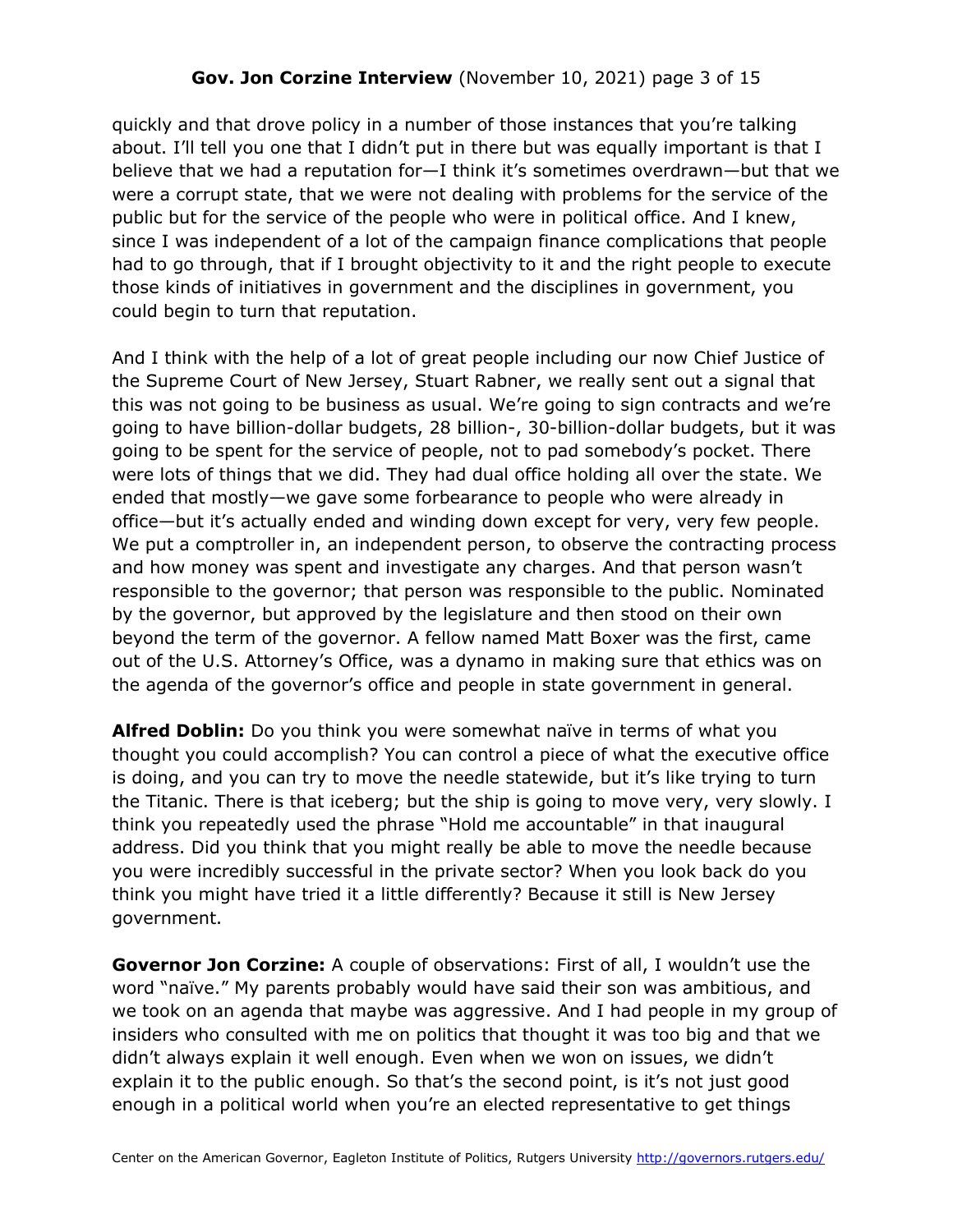# **Gov. Jon Corzine Interview** (November 10, 2021) page 4 of 15

done. You also have to be able to make sure people understand that you're doing those things. Agenda-wise I feel like we were ambitious and appropriately so, given the needs of the state. But I also think that there was some weakness in the administration—and I'll take responsibility for that. I'll hold myself accountable for not necessarily making sure that people understood either the—sometimes not the agenda but certainly when we won on a lot of things, making sure they knew what we did.

**Alfred Doblin:** There have been other individuals I will not name in New Jersey politics who certainly have never been shy about trumpeting whatever it is they've accomplished, even if it's not big. I think what's interesting is people say they want a leader to present them exciting new things or to acknowledge the truths that they're living. But then when they actually have that, they just sort of want whatever will make it better for me. And this is really going to be hard because some of what you were talking about was hard to accomplish. They were not easy things.

**Governor Jon Corzine:** And some of it didn't impact people's lives directly, unless you were, for example, on the short end of a racial-profiling incident on the Turnpike. One of the problems that all politicians face is that there are issues that are vital for society to deal with but they may not impact everybody equally in society, so there's the people who are not impacted by it. Let me give you a clear example: Educating our kids is really, really important for the parents who are voters, but maybe a little less important for seniors. Not that they don't care about education but it's not going to be the motivating issue. Maybe taxes will be more important. My whole point is that it takes strong political skills to make sure that you bring together the intersection of those both: needs and understanding of why you're doing it even if it doesn't impact everyone all at once.

### *Car Accident*

**Alfred Doblin:** I want to move to a turning point that you had no control over, really, in your tenure, which we would call "the accident." You were ready to roll out what was going to become asset monetization before that.

**Governor Jon Corzine:** Probably my biggest idea.

**Alfred Doblin:** Well, you did a lot of things in terms of equality and education in the state, but asset monetization was sort of—and actually it was why people elected you, to bring a new financial idea, or not a new idea but one they just hadn't heard of. But I remember you and I met in a Starbucks in Newark about a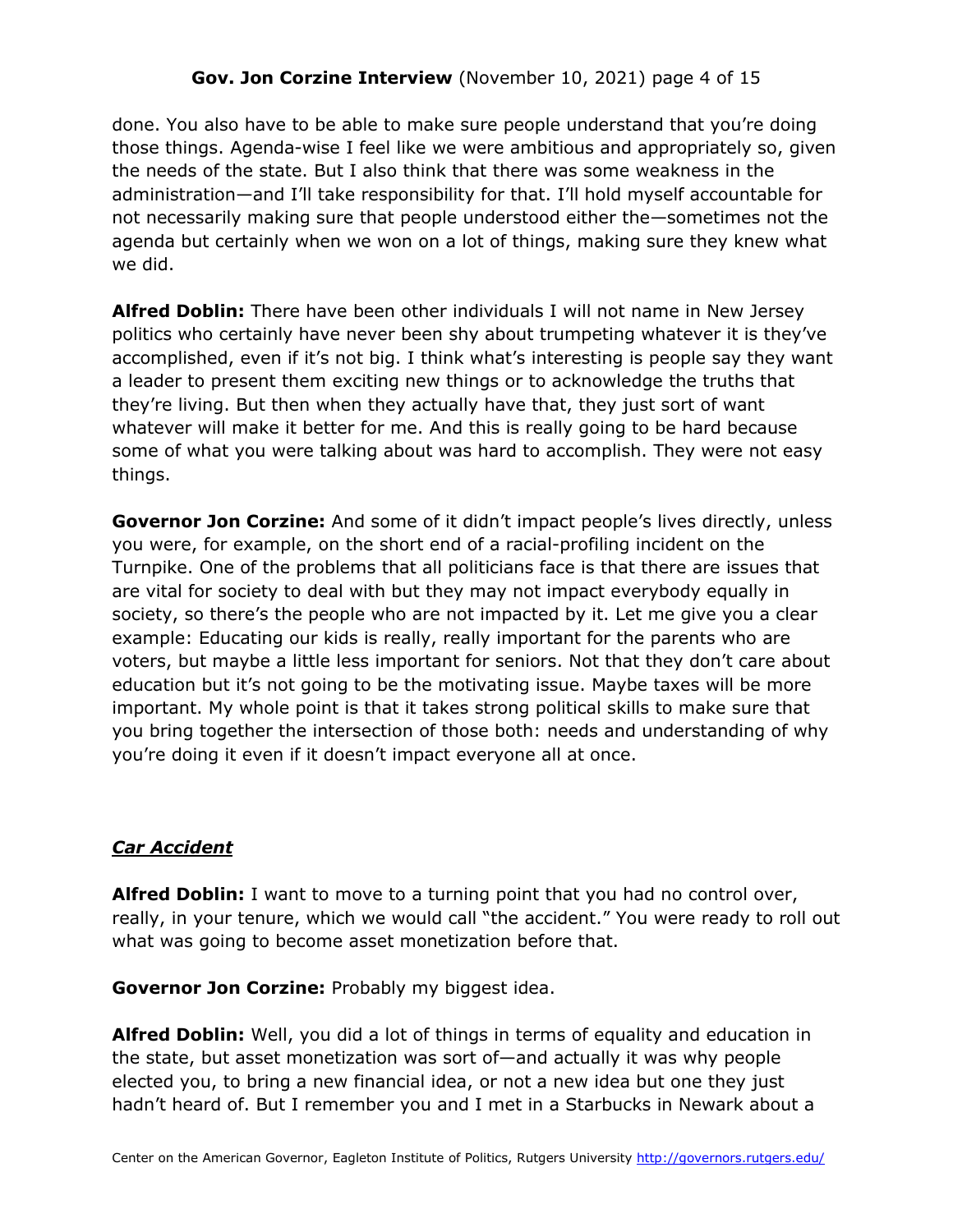# **Gov. Jon Corzine Interview** (November 10, 2021) page 5 of 15

week, week and a half before the accident. You talked a little bit about asset monetization and we talked about that in our previous conversation. And then the accident happened. For those who don't remember, you were coming up from south Jersey to try to broker a peace between Don Imus, who was a radio personality if people don't know who he was, and some offensive things he said about the women's basketball team at Rutgers. The first news reports sounded like you broke your leg—

**Governor Jon Corzine:** I basically wanted him [Imus] to apologize.

**Alfred Doblin:** But you almost died. Can we talk a little bit about, as you recovered from that, how you sort of figured out, "How am I getting back into the groove of governing the state?" You also did a PSA—a very powerful, incredibly sobering PSA—about not wearing a seat belt. You were not wearing a seat belt.

### **Governor Jon Corzine:** Right.

**Alfred Doblin:** Just so people understand that also.

**Governor Jon Corzine:** Well, let me frame it. I take responsibility for not wearing a seat belt. I was actually having a meeting with my staff and we had a conversation going on, but I should have had the seat belt on. But I was turning around a lot. We were also in a situation where I had meetings in western Pennsylvania, in Bergen County, in Atlantic City, and ending the day in the governor's mansion in Princeton, at a meeting that was designed, as you suggested, to try to bring a little bit of recognition for these terrific young women on the basketball team that had been sullied on national radio. And so we were driving faster than I would have thought, but it was a rainy night and we lost control of the car. And I really thought I was about to meet my maker. I was thrown out of the car and fortunately my leg caught in between a seat and a window, broken multiple places. I ended up with—I don't know—18 or 19 broken bones and all my ribs and I was put into an induced coma after a terrific response by the State Police to protect me while I was on the ground and to get me to a great hospital, Cooper Hospital in south Jersey.

They induced a coma and brought me back. I was, I think, two weeks in the coma, another two weeks in the hospital. And then you get a little antsy because once you're awake, you start reading the papers; all that ambition and desire to get back in public life happens. But you're really not at the same skill set. You're a little slower. You're on medication for pain. And that actually, I think, had some impairment in my ability to accomplish some of the things that were on my agenda that we were working on. We talked about the monetization, for example—in the immediate aftermath. I do think—you bring up this PSA that was nationally run for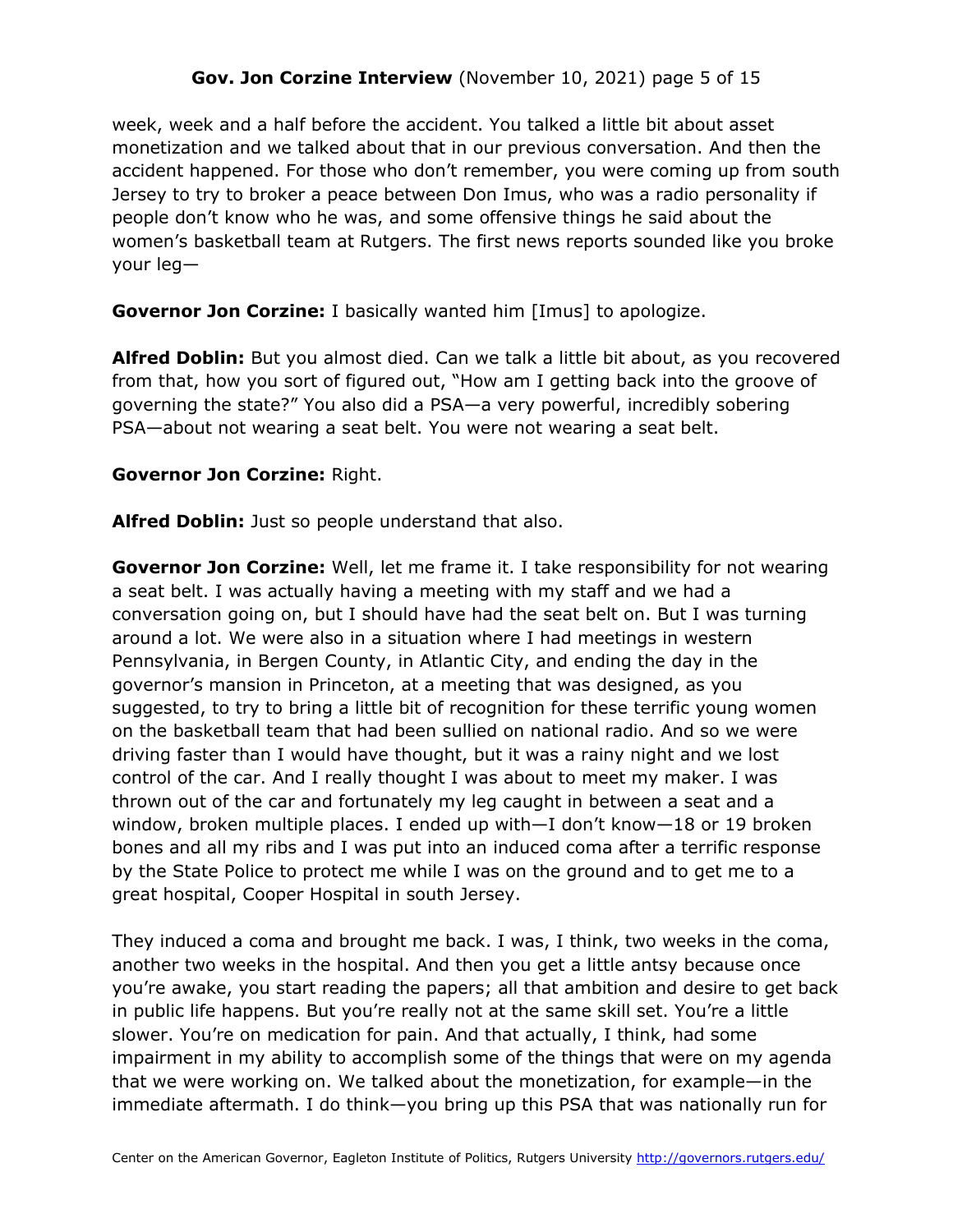## **Gov. Jon Corzine Interview** (November 10, 2021) page 6 of 15

almost two years, where I said, "I'm Governor Jon Corzine and I should be dead because I wasn't wearing a seat belt. You don't want to have the same experience I had." And it was actually very, I think, very compelling in its use by the national Transportation Department to try to encourage people to wear seat belts. And so I felt we turned what was a messy situation into at least one positive. But at the end of the day, I wasn't wearing my seat belt and it ended up having implications well beyond the event, I think, because of both time lost and I think probably a little less energy and effectiveness in my ability to communicate, in particular with the public, about some very complicated issues that we were taking on.

**Alfred Doblin:** We met once or twice when you were in Drumthwacket, where you were recovering. You're a very energetic person. I don't think people who don't interact with you know that. And you were in sort of fighting shape—and I mean that in a good way—before the accident. And I don't think you do "idle" well. Can you talk a little bit about that kind of frustration while you were sitting in Drumthwacket and everybody was speculating on what's going on?

**Governor Jon Corzine:** Well, you know, you give up the governorship. I had to step back because I was not capable of doing the things that needed to be done.

**Alfred Doblin:** And there was no lieutenant governor back then.

**Governor Jon Corzine:** No. The Senate president, which at that time was **Dick** [Codey](https://governors.rutgers.edu/video-library/#video-7974) (D)—who had also been in that role [as governor] after Governor Jim McGreevey resigned in the previous administration—took over for about six weeks and he did a very good job. I have absolutely nothing to say but good things about what happened, but it's very frustrating when you're the governor but you're not really the governor. And so my family, my wife-to-be, Sharon Elghanayan, had to keep me toned down because I was chomping at the bit to get back sooner than I think I was able to, but even when that all came to pass—it was about six weeks after the accident—it was probably premature from a health standpoint, but also reflects what you were suggesting about me as I'm pretty aggressive about trying to address the issues that I think were in my mind to try to be the best governor I could be.

**Alfred Doblin:** Well, let's talk a little bit about the best governor you could be because you had victories and you had things that didn't come out the way you wanted. I think that's just the way it works. You have to play the hand that you're dealt. I think it's interesting, because you were on your way to try to broker a peace. Well, actually, that's not the right phrase because the women's basketball team had been maligned.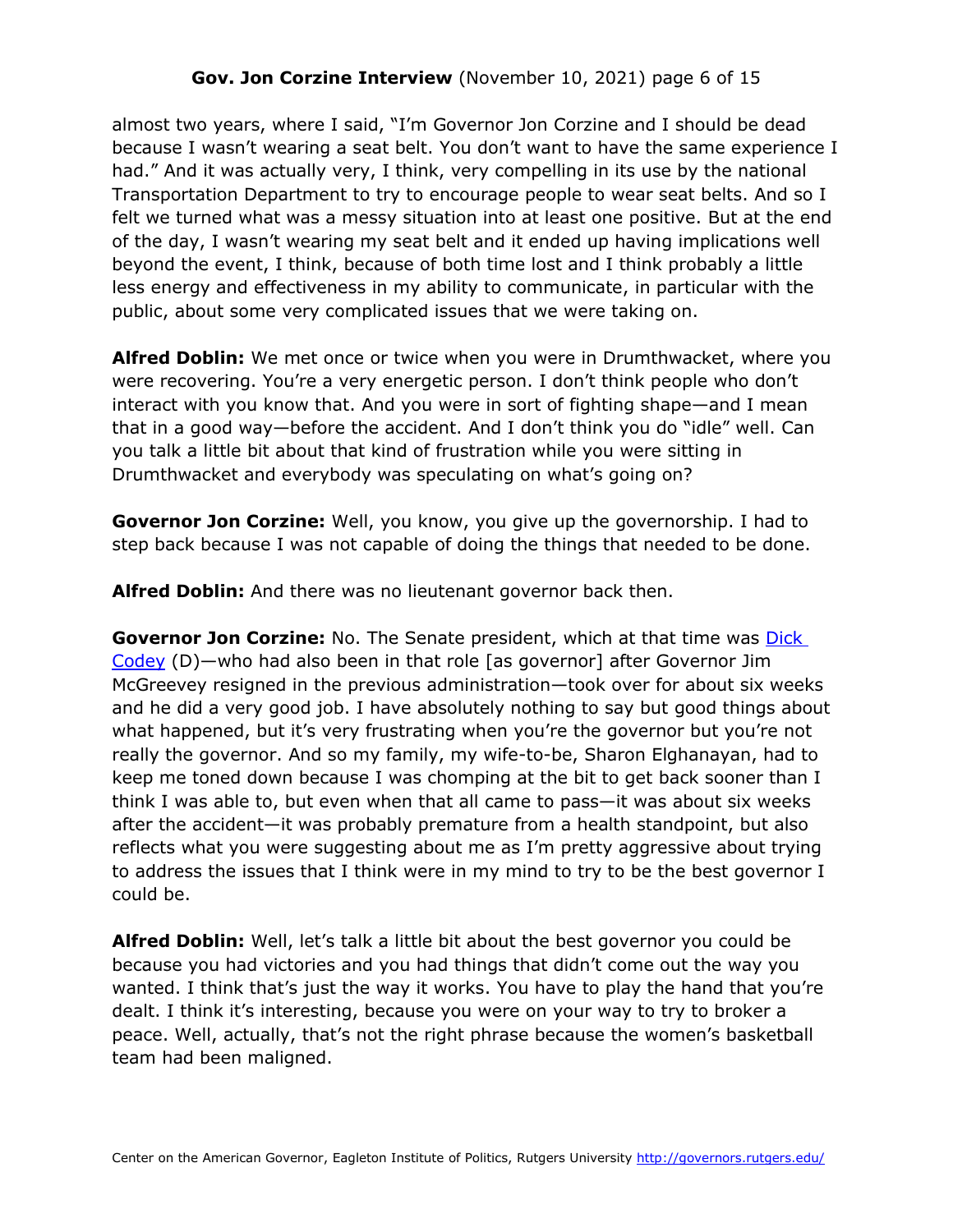**Governor Jon Corzine:** They deserved an apology and it needed a forum where that could be done privately and not in a spectacular public-relations format, but sincerely delivered to the individuals.

# *Marriage Equality and Taking Risks*

**Alfred Doblin:** As governor-elect, you inserted yourself in what became the subject of a documentary named "Freeheld"—and then I think it became an actual commercial film. The documentary dealt with a lesbian investigator for Ocean County, Laurel Hester, who was dying of cancer, was near death, and it was up to counties to decide whether they would bestow benefits to their spouse or their partner. And in Ocean County, they were not. Impassioned pleas regarding state equality sort of rose; that was their moment to become really more seen in the state. The Ocean County freeholders were not moving and you inserted yourself as the governor-elect to change that. Why did you do that?

**Governor Jon Corzine:** Well, first of all, as you and I have talked about several times in these two conversations, a couple of things drive me: creating opportunity and the other is equity, often called justice or fairness. This is an equity issue. There was no reason that two people who had committed to each other and lived with each other shouldn't be able to have those benefits and I felt strongly about that. I was a United States Senator for the state so I felt like I had a right to voice an opinion about it and I think one of the things that good political leaders should do is never be afraid to be involved in personal issues that actually represent or are a metaphor for something broader. I had come out in favor of gay marriage in my run for the United States Senate in 2000 and I felt this was an object lesson for society in general and I thought I should use the bully pulpit. And it was the right thing to do. It's just pure and simple.

**Alfred Doblin:** But there were not a lot of folks at your level saying that. They certainly were not in south Jersey. But I think it's more what we just touched on: as a governor, is it also about those small issues that are happening county by county? It's not just big legislation. Big ideas really happen in the small universe of people's homes and counties.

**Governor Jon Corzine:** Well, there are multiple roles for a public servant. Certainly idea creation, team building, communication. But I think recognizing the humanity of the people that you're serving is important. I think this was at the time of the height of Iraq, Afghanistan battles and we lost 18 or 20 young men—they're all men in this instance—and I went to maybe a dozen or fifteen of those funerals or wakes for the individuals because as a leader I think you have to show your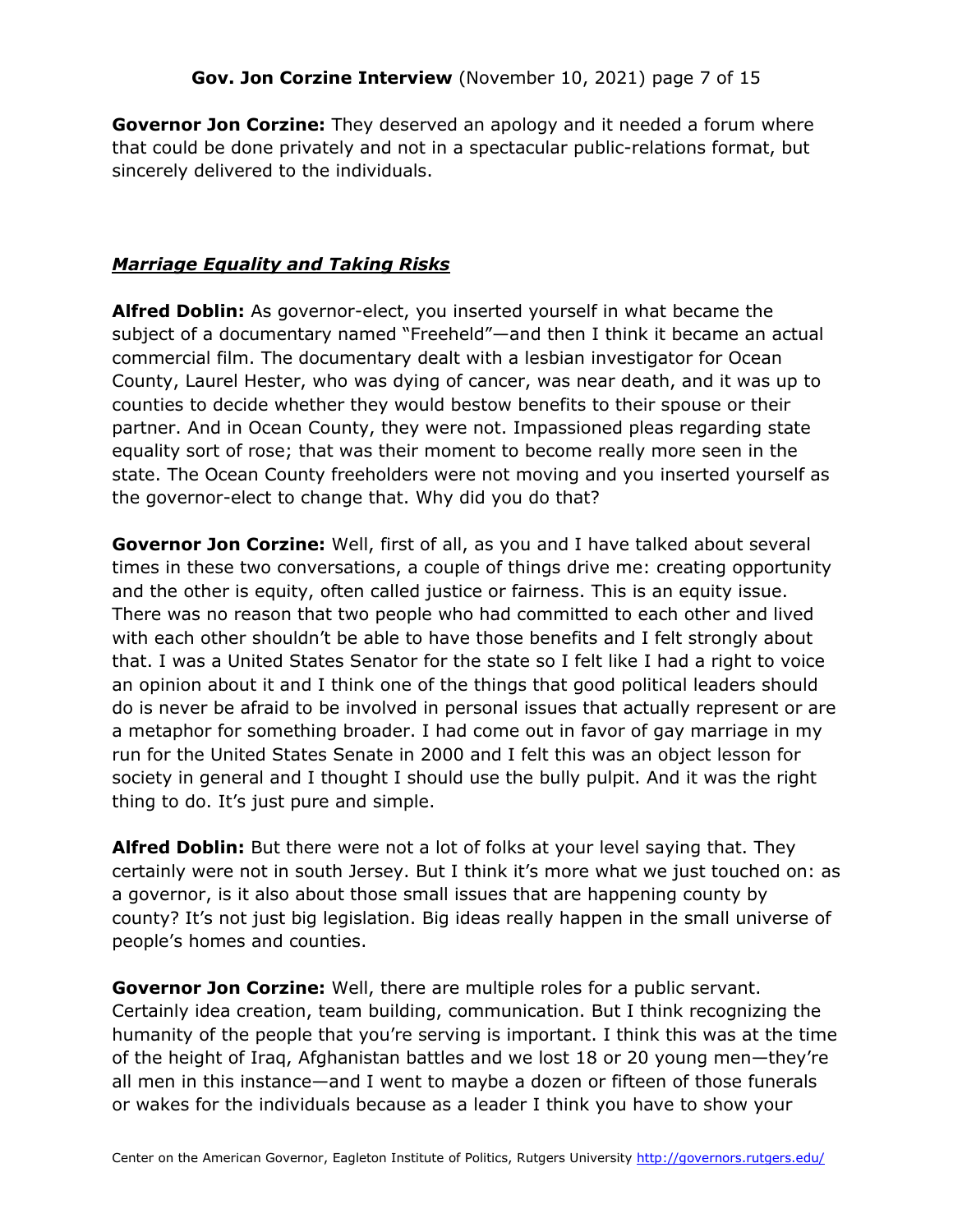compassion for the things that are important to the public that you serve and particularly when it brings a light onto an issue that you want to make progress on. And certainly how we dealt with our society on the question of gay marriage and marriage equality—I believed this was a responsible place. People understand pension payments going to spouses. It's not a hard concept. And so it seemed very fair to take that issue on, both to help the individuals but also to raise that issue significantly in the public's mind.

**Alfred Doblin:** When I look at the governors before you and your immediate successor, "vulnerability" isn't a word I think they would have used. [I don't know] that they would have seen that as [as you are suggesting] not just a quality, but a prerequisite for leading the state of New Jersey, that you actually have to be open to the pain and the experiences that people have. That's who you are, but that may have actually not been the best political thing.

**Governor Jon Corzine:** It's possible maybe other issues or—I think our society was moving in this direction [towards marriage equality] at a pretty good pace. I'm sure it moved a long time before that, but I don't think that was a political handicap. I don't think it cost me votes and it may have actually won support in some communities. But there are things that you have to do as a political leader or should do in my view—that are not always going to be popular or necessarily going to garner votes just because you do it. It's pretty clear to me on some of our polling before we got into the asset monetization that this was going to be a heavy lift. It was the right thing to do in my view, but it was going to be a heavy lift. It was the responsible thing to do for the financial shape that the state was in and the incredible needs that we had, to make sure that in this corridor state, this commuter state that we could do the things that need to be done to make this a great place to live.

So I think you take risks on that. I took risks in the U.S. Senate. I was one of 23 senators that voted against the war in Iraq and I watched my poll numbers go from high 50s to high 30s. They bounced back as time went on and it looked better but and sometimes you have to make choices about this; I think you and I have had this conversation. If you make too many tough choices, then you're not in office to do the things that you wanted to do. If you lose elections, there're a lot of things that you might have been able to do further but you didn't win the election so you don't do that.

We had a tunnel, we had built a mile of it or so, and it got changed because the next administration saw things differently. We wanted to deal with property taxes by really taking on home rule and we put in incentives for consolidation of communities, or at least fire departments or other things that would have saved money and I think had impact on local taxation. We got one thing done; we got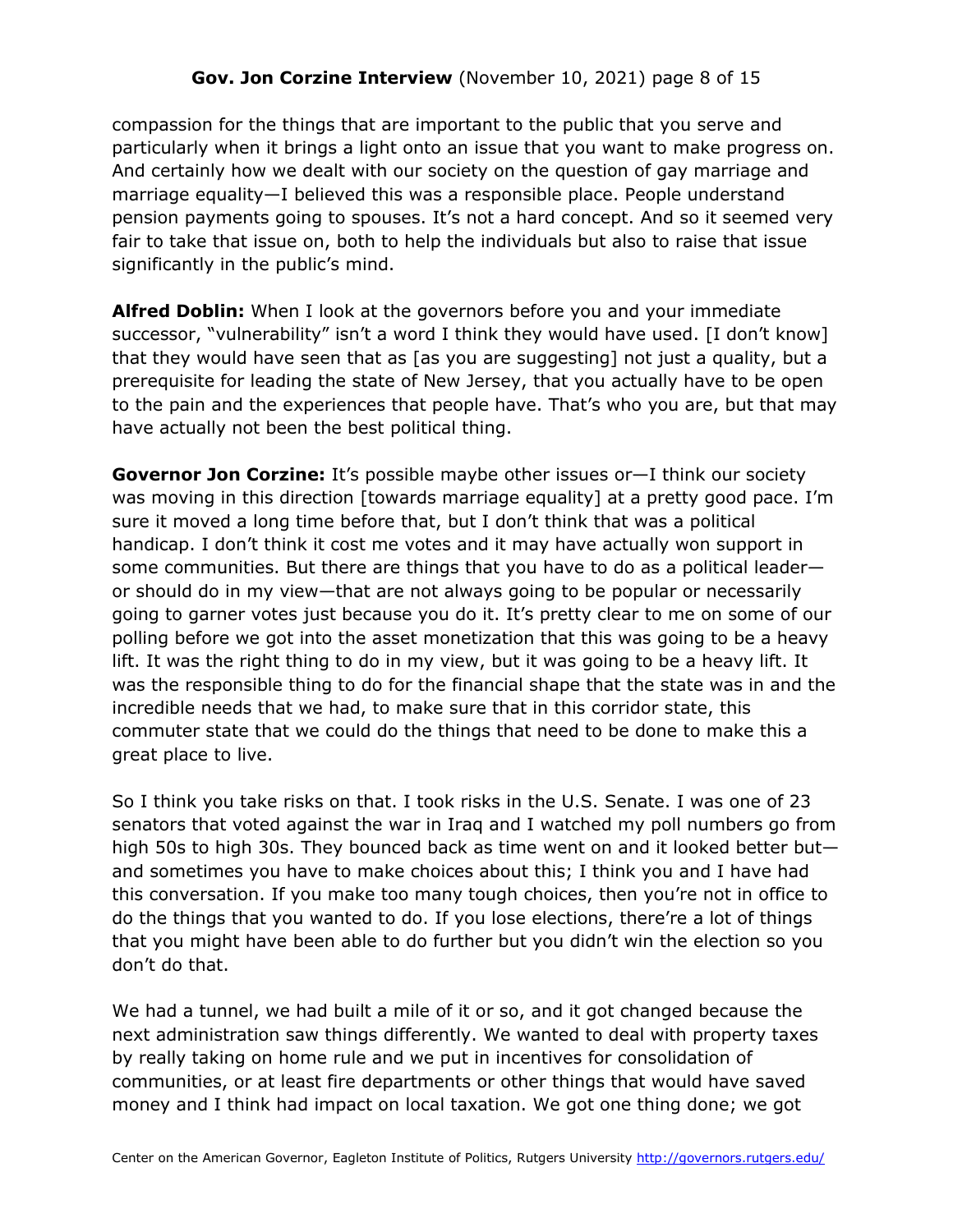# **Gov. Jon Corzine Interview** (November 10, 2021) page 9 of 15

Princeton and Princeton Borough to merge. <laughs> They, as you know, had a donut hole, which is the Princeton community around Princeton Township. We got them to merge and stop wasting a lot of money, but there was a lot more to do in that area; a lot more. There was probably another run at some kind of asset securitization effort. Maybe not the Turnpike but other things. So if you lose elections you don't get to follow through on the agenda and somebody else may have different priorities.

## *Anti-Corruption Efforts*

**Alfred Doblin:** We'll touch more on that as we finish this conversation a little later, but one of the things that was unique when you look at how you fit in between the administration before and the administration after, without getting into any of the personalities of those individuals: There was not a lot of scandal or corruption in your administration and that's not always the case in the state of New Jersey. I'm sure people will be shocked to hear that, but how did you make that happen? That's not an accident that either an administration is sort of free of that or an administration is plagued by that.

**Governor Jon Corzine:** Well, as I said earlier in this conversation, it's one of the things that encouraged me to get into the campaign to become governor. And how you address that, I think, is who you surround yourself with and then also how you behave when there is a taint or a possibility of something that appears to be close to or corrupt. I sent a very strong signal day one. The chief prosecutor in the U.S. Attorney's Office was Stuart Rabner, who as I said is now the chief justice; we brought him in as my counsel. He reviewed all contracts, observed all of the activities that were going on in the governor's office, and there is not a straighter shooter in the world than Justice Rabner. And it was a very unpopular decision because generally counsels to governors are people who are close to the business community, the political community, typically have godfathers out and about and have worked to make things work more smoothly across the state. And we probably took some heat politically, but I think we sent a clear message that we were going to play by the rule book and we had people who were going to observe that who had a reputation for being very disciplined about those kinds of things and it wasn't just Stuart. We had an attorney general—

### **Alfred Doblin:** Anne Milgram

**Governor Jon Corzine:** —who's now running the DEA—I'm talking about in 2021 for the Biden administration—who followed Stuart in all these affairs. He went on up to the New Jersey Supreme court; she went into the attorney general's office. We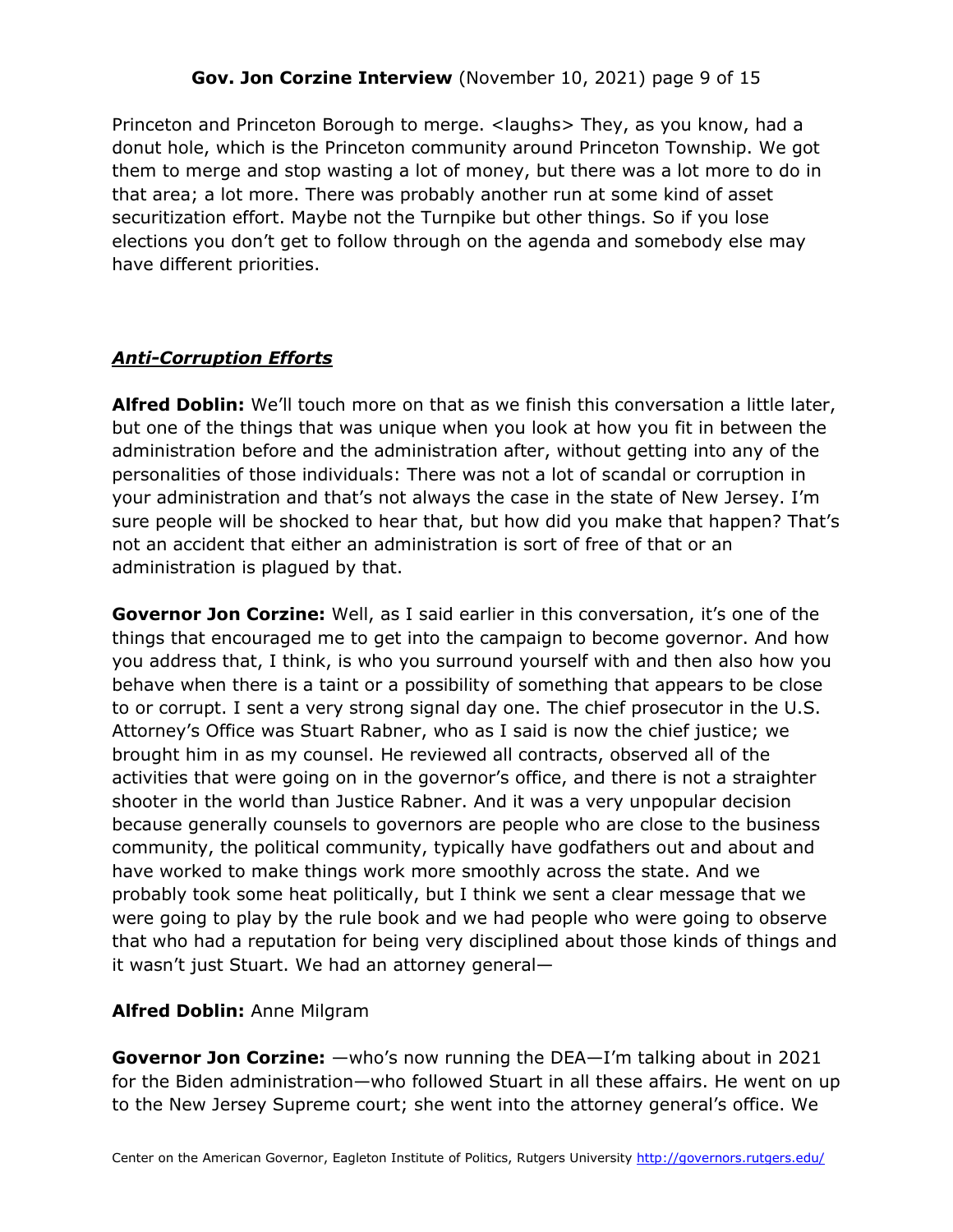### **Gov. Jon Corzine Interview** (November 10, 2021) page 10 of 15

tried to send those signals regularly and if anything probably too quick on some situations because I think one of my biggest mistakes—one of the finest people I knew in public life was a guy named **Joe Doria**, the Mayor of Bayonne. I brought him in to run [the Department of] Community Affairs and in the midst of the election there was a so-called roundup of corrupt politicians—that happened to actually be more about another issue in another community—but there were a number of politicians that were either under investigation or were being charged. Most were Democrats. And there was a situation where Joe was being investigated. And Community Affairs happens to be the department that has the most to do with how money is distributed in the state to the localities and I felt like it was going to be very hard for him to do his job. But in fact, there wasn't a single scintilla of issue with what went on in that circumstance. I don't have any understanding why he was ever drawn into it other than potentially to attempt to embarrass our administration. And that is as close as we got to anything and in fact if I think back on some of my shortfalls, it was going too quickly on that issue with Joe Doria.

**Alfred Doblin:** Were there any huge surprises in the people that you put into office—good or bad? That people just excelled in a way that you couldn't have imagined or, if you're comfortable talking about it, someone where you just thought there was going to be this star that didn't happen?

**Governor Jon Corzine:** Well, I don't believe that all great ideas start here [points to his head]; they start from teams. You bring people in. And I wanted our people to make sure that in their area of expertise that they were pushing the envelope to address those challenges that we were talking about, whether it was in child welfare where [Kevin Ryan](https://governors.rutgers.edu/video-library/#video-11008) did an incredible job of getting adoptions to replace foster care. Or Lisa Jackson who was actually the creator of the regional energy credit system trading in the Northeast called RGGI [Regional Greenhouse Gas Initiative]. She went on to great fame, being the EPA director for President Obama and now is virtually the chief of staff to Tim Cook at Apple. [Heather Howard](https://governors.rutgers.edu/video-library/#video-8637) did incredible things on our healthcare initiatives. There were a whole bunch of people. There were some areas—I'm going to leave those names out—where I don't think people were as creative. They were administrative in how they ran their offices and sometimes there was turnover and sometimes we didn't always address it immediately, but we tried to get really forward-thinking, creative people into these roles and leaders for the various areas and I think we did. I feel very proud of the group of people that we had and I think that was—they made me look a lot better than I had any right to be.

### *Relationship with the Legislature*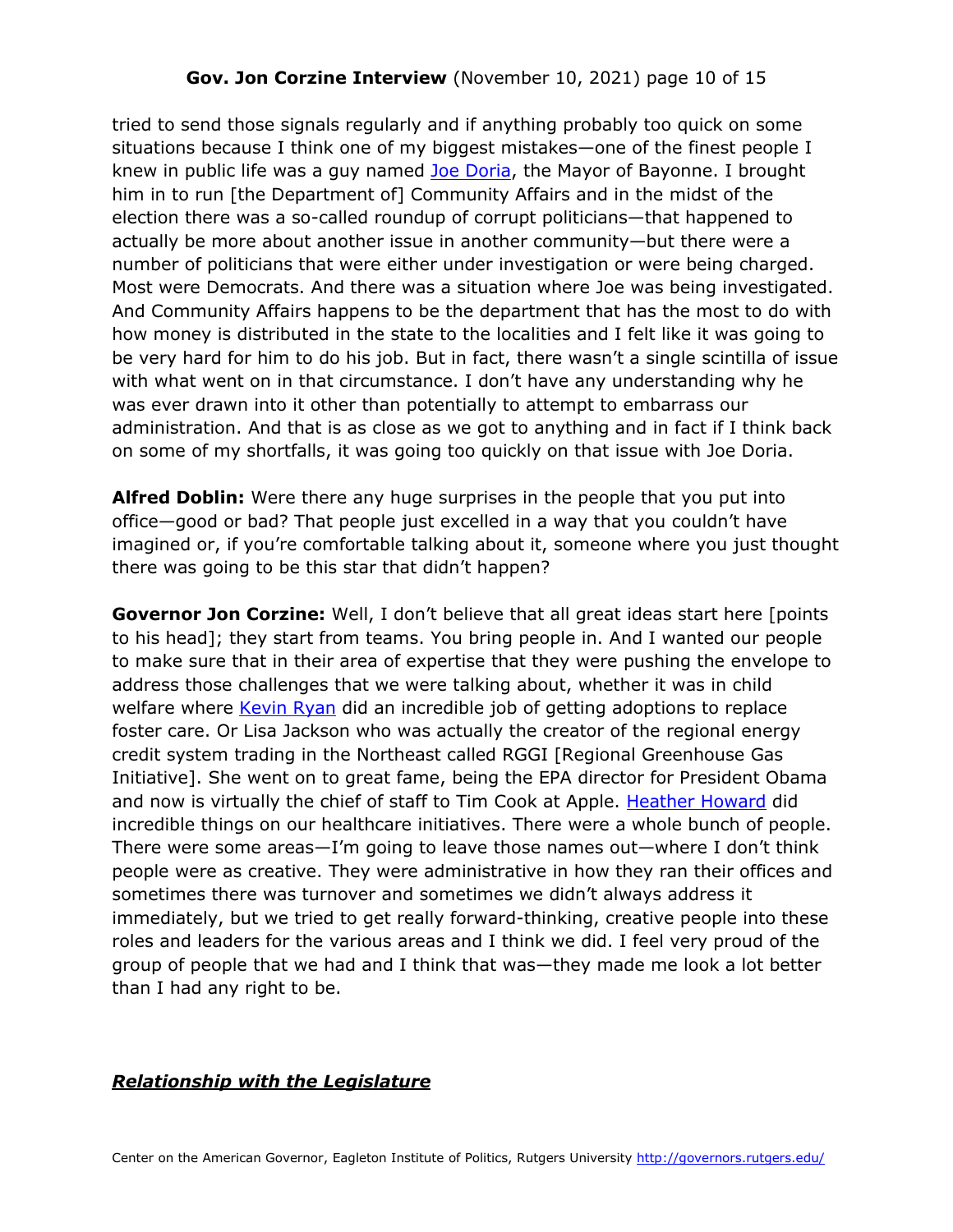**Alfred Doblin:** Did you get enough legislative support? In our first conversation you sort of alluded to the first budget battle, which was an extraordinary victory for you in terms of saying, "We can't just do it the way we've been doing it." And in that previous conversation, you talked a little bit about the Christmas-tree things where you have to give something back to the legislature where there's a pet project that gets in there but [limiting that] might have somewhat tainted your relationship with the legislature early on in that first year. Did that improve or did it stay the same? You weren't an insider; that's why people elected you. That was your strength.

**Governor Jon Corzine:** I think that it got better as time went on. I will say that in the early days of my administration I had two or three kingmakers, if you will, on the Republican side that helped me out. A guy that comes to mind is Senator Bill Gormley. And when I needed help on an important issue, he was somebody you could go to. Later Kip Bateman was another guy that you could go to on the Republican side on some important issues and I always found them helpful. I got along with Leonard Lance. We did actually a terrific thing about putting statutory requirements on going to the voters on unfunded borrowings that the legislature was authorizing but needed to actually have voter approval. I'm very proud of the bipartisanship. So individuals, as you got to know each other, we ended up getting more things done. I will say when Senator Gormley retired—I think it was two years into my term—it made it a little harder for me to go across the aisle because he was—he'd do my work. But you had to have those kinds of relationships on both sides of the aisle.

**Alfred Doblin:** Well, that was the key to [Governor Kean](https://governors.rutgers.edu/governor-thomas-h-kean-archive/) (R, 1982-1990), where he had more support from key Democrats in the beginning than from Republicans. I think it's also interesting, if you look objectively at the Governor Chris Christie (R, 2010-2018) administration, a lot of the successes he had with the Democrats in the beginning, or at different moments, was that he was pitching something they wanted to do anyway, the people who were in power. Whereas you were presenting some new stuff that people had to sort of process. Like the change in school funding, which was something that people talked about but it didn't happen [previously]. We've talked a little, not in this conversation but in some of our conversations prior to this, about what would happen if you had that second term. Because you were an outsider coming in, you didn't start with 20 years of backroom—what was that restaurant by the train station in Trenton that's gone now where everybody ate? [*ed: Pete Lorenzo's Café (or "Lorenzo's") closed in 2009 and was demolished in 2013.]*

**Governor Jon Corzine:** It just shows you. I didn't go to that restaurant. [Laughs]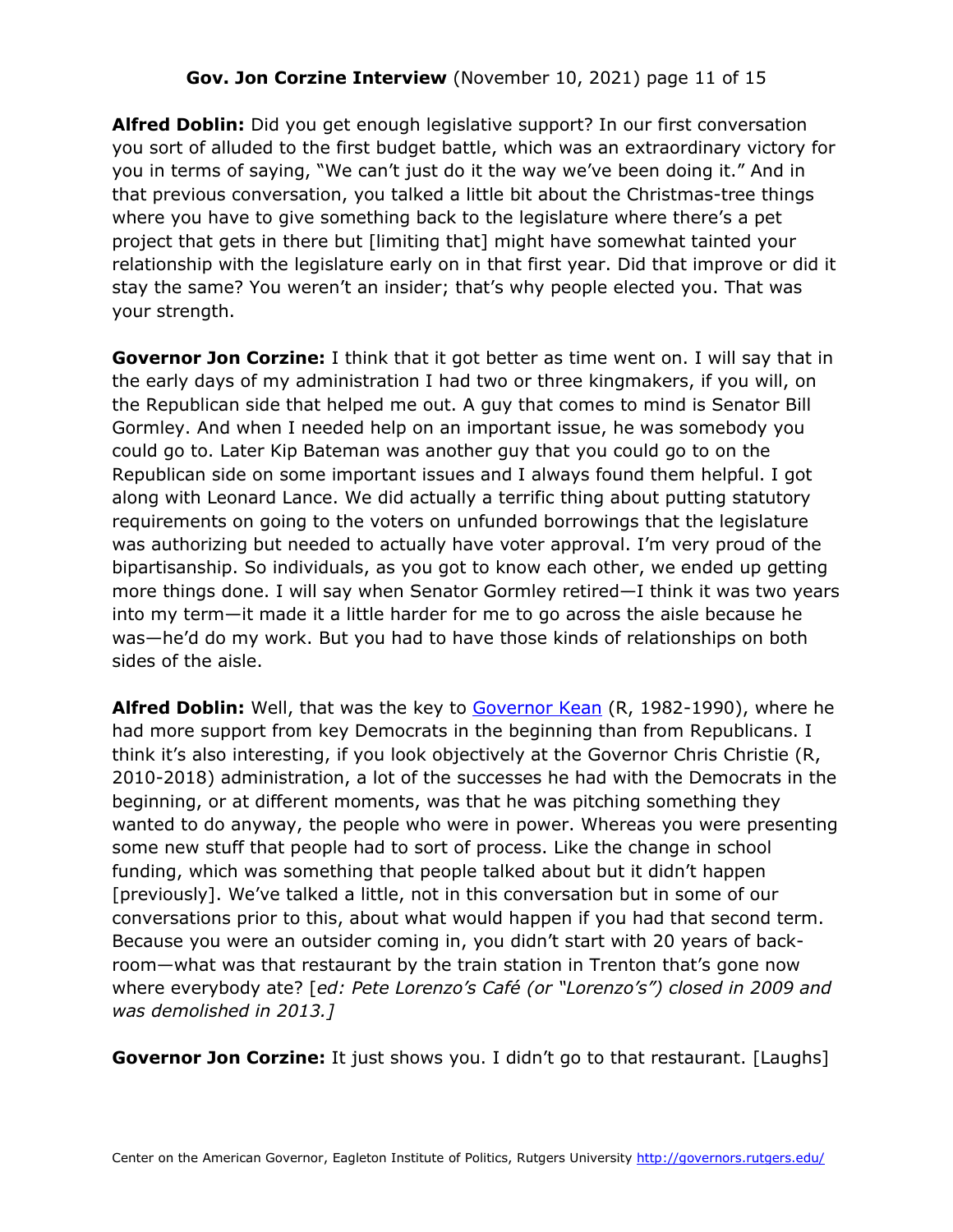**Alfred Doblin:** But I was a journalist. You went where you could chat with people, like Pals Cabin [in West Orange, NJ], which is now a CVS, which is sad. When you think of what could have happened in that second term, would that have been the moment where all those relationships that you were building up could have come to fruition? You got to plant the seeds but you didn't get to see any fruit.

**Governor Jon Corzine:** Well, we did get a lot of things done. We have paid family leave, the first state in 40 years that instituted it, and it's now a national debate topic. We did early-childhood education for our at-risk kids. We did a lot of things. So I'm not embarrassed by what was accomplished. On the other hand, I think there was a lot more to do, a whole host of things. For instance, school construction was something I got really fired up about. It had been at least tainted with a sense of corruption in previous administrations. We brought in a Puritan to run the project. We got 13 schools built, most in inner-city situations where kids were going in desperately poor facilities, almost no ability to have effective STEM education in those schools. I could have done a lot more on that. I think that working with the Obama administration, we would have gotten that tunnel done, along with a lot of the other infrastructure issues, because we would have had that cooperative relationship with the administration that I think would have benefited New Jersey enormously. I campaigned on dealing with the issue of gay marriage and that got ultimately taken care of by the courts, but not in the way that I think it most appropriately should have been done: the governor should have proposed and the legislature should have supported it so that it had complete political underpinnings. But there were a number of issues like that. We were in the midst of our criminaljustice-reform agenda, where there was much, much more to do. And as I've said before I think my successor, Governor Christie, did a pretty terrific job of following through on a lot of those elements, but I was fired up about that and had been from the start of my administration. I think that the first two years of a second term can be very, very productive, should be at the height of your political power, political abilities, given that you have gone to the people and asked them for support and won it.

**Alfred Doblin:** What about the courts? I think we've talked privately about how people look at the state supreme court in the same way that they look at the U.S. Supreme Court but it's the bench below that really impacts people's lives on the federal level and state level. What would you have liked to have done if you had had that second term?

**Governor Jon Corzine:** Well, one of the things that we had on our plate when we came in is more vacancies than historically had ever been in place—which was strange since Democrats controlled the legislature—and the proposals just weren't getting through. We got most of that straightened out. We also put together a judicial-review board by former state supreme court justices and well-respected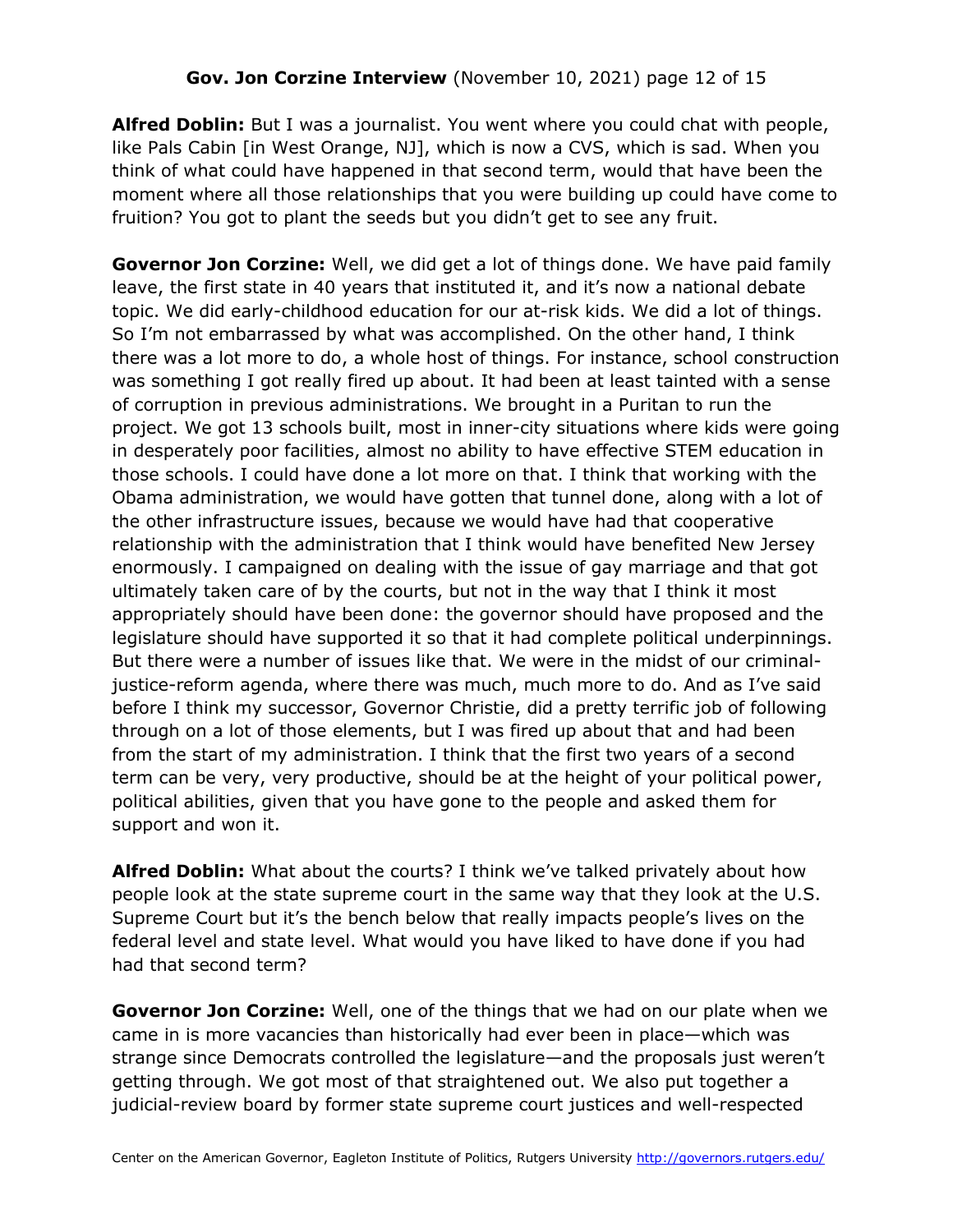## **Gov. Jon Corzine Interview** (November 10, 2021) page 13 of 15

lawyers around the state to screen all of our nominees before they even went to the legislature. We had the ABA do their normal screening but we really—we had them put together a list of people that then we would look to as potential nominees. So we had first-class people that you put on the court. Diversity. I'd done a lot of this in the Senate, too, because you were responsible for federal district court judge appointments and so I felt very strongly about fulfilling it. I am under the impression that we've gone back in our old ways and we're not getting those seats filled. Justice unaddressed is injustice and if you believe in equity then you have to have a court system that works appropriately. Now again this is not an issue you're going to win an election on; it's just—it's not on most people's agenda. But it has to be. We started drug courts so that we pulled out nonviolent crime issues, drug issues, and put them in a different venue and it made a big difference in the agenda.

**Alfred Doblin:** As we're talking, it's a little bit past the 2021 election and there's lots of that Monday-morning quarterbacking about how people get elected/don't get elected. Governor Phil Murphy won his second term as a Democratic incumbent. In 44 years there have only been two incumbent Democrats who have actually run, which I find kind of interesting. Maybe we can just talk very briefly about this, but it seems that it's more eight-year cycles of a *party*; we have eight years of a Republican and eight years of a Democrat. If you put that in reverse, you had Byrne, you had Kean, you had one term of Florio who raised taxes and people were toilet-papering their trees, then eight years Republican. There were then eight years of a Democrat, just four years for your term and part of that was McGreevey and Codey [before you]. Do you think that New Jerseyans are just inclined—that it's eight years and then we want to just try somebody new of a different party, and regardless of what you're doing. Because none of those Republican incumbents, when they finish their two terms, are followed by another Republican.

**Governor Jon Corzine:** Alfred, I'll accept your assumption here and say it wasn't my fault I was just there after eight years [of Democrats].

**Alfred Doblin:** You were the wrong part of the four years.

**Governor Jon Corzine:** But circumstances dictate the electability of an individual candidate. And we have a very strange electoral system here because Virginia and New Jersey elect their governor the year after the presidential election, and as most people probably do know in the congressional elections after a President is elected, they usually get beaten pretty good in the House of Representatives and it's almost worse for those off-off-year elections between the congressional and after a presidential. And we have some pretty good data that show that you only get about 55, 60 percent of the voter turnout in that off-off year election versus the presidential and it's a little higher versus the congressional election. But Democrats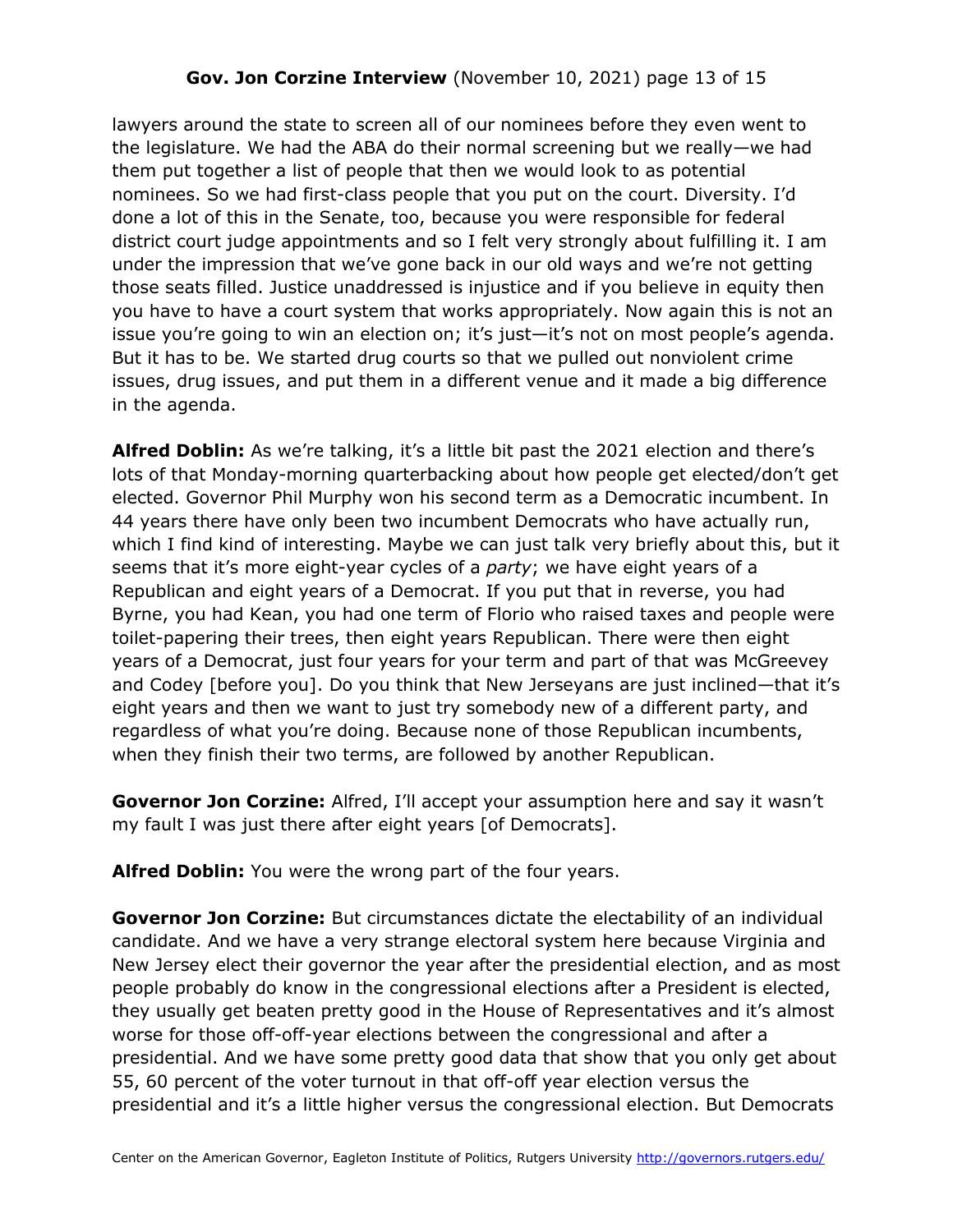## **Gov. Jon Corzine Interview** (November 10, 2021) page 14 of 15

do a lousy job of getting out our voters in off-off-year elections. Young people don't vote, which tend to be more inclined to vote Democratic, and for reasons that—very frustrating because a lot of the needs of our citizens are in our urban areas—but the turnout in our urban communities is dramatically lower. I'll give you an example: For 2021 the difference in the Democratic vote for governor this year for Governor Murphy was about a million three less than it was for President Biden, the top of the ticket the year before. For me in 2009 it was almost a million two less and we had the complicating issue that I had a fairly successful third-party candidate [Chris Daggett] who got almost 140,000 votes. So you have circumstances, fact patterns that exist in this environment that I think make that turnover more possible. Republicans' base and the people who tend to lean that way tend to vote in all elections and Democrats have a much more difficult time in motivating their voters in nonpresidential, non-congressional elections. So I think it's absolutely got to do with that—and by the way it doesn't help when unemployment goes from 3-1/2 percent to about 10.2 in about nine months because of the Great Recession that we had [during my reelection campaign]. So I certainly believe that I could have run a better campaign, gotten more of those people out to vote, but circumstances end up dictating a lot of how these things happen, particularly in low-turnout elections.

**Alfred Doblin:** Being this is philosophical, as we'll be closing up our conversation soon, do you think your 2009 [loss] was sort of a bellwether of the change towards populism becoming much more important? When you look at the candidates in terms of difference in style, you were very much about specific programs and policy. That was not the message that was selling to voters, and as we've seen in subsequent years—right now [we'll see whether] we cycle it in another way again but there was a definite rise in populism. Do you think New Jersey is a bellwether?

**Governor Jon Corzine:** Well, you covered politics in New Jersey and observe it across the country. We had the rise of the Tea Party that was associated with the introduction of Obamacare, or the national healthcare program, that President Obama initiated. And it was in full rage in 2009 when people were mad about the economy because it was in the tank and there were also many people who thought Obamacare was next to socialism and so there was a rise-up that expressed itself in the Tea Party. And we had a few of those people here in New Jersey. Matter of fact, we had some key organizers of that approach at that point in time and they were effective in mobilizing the energy of the base vote. That carried through. President Obama did win reelection but I think that that movement led to what many people would say was the populist election of Donald Trump even though he didn't actually get the popular vote; he won on the electoral college.